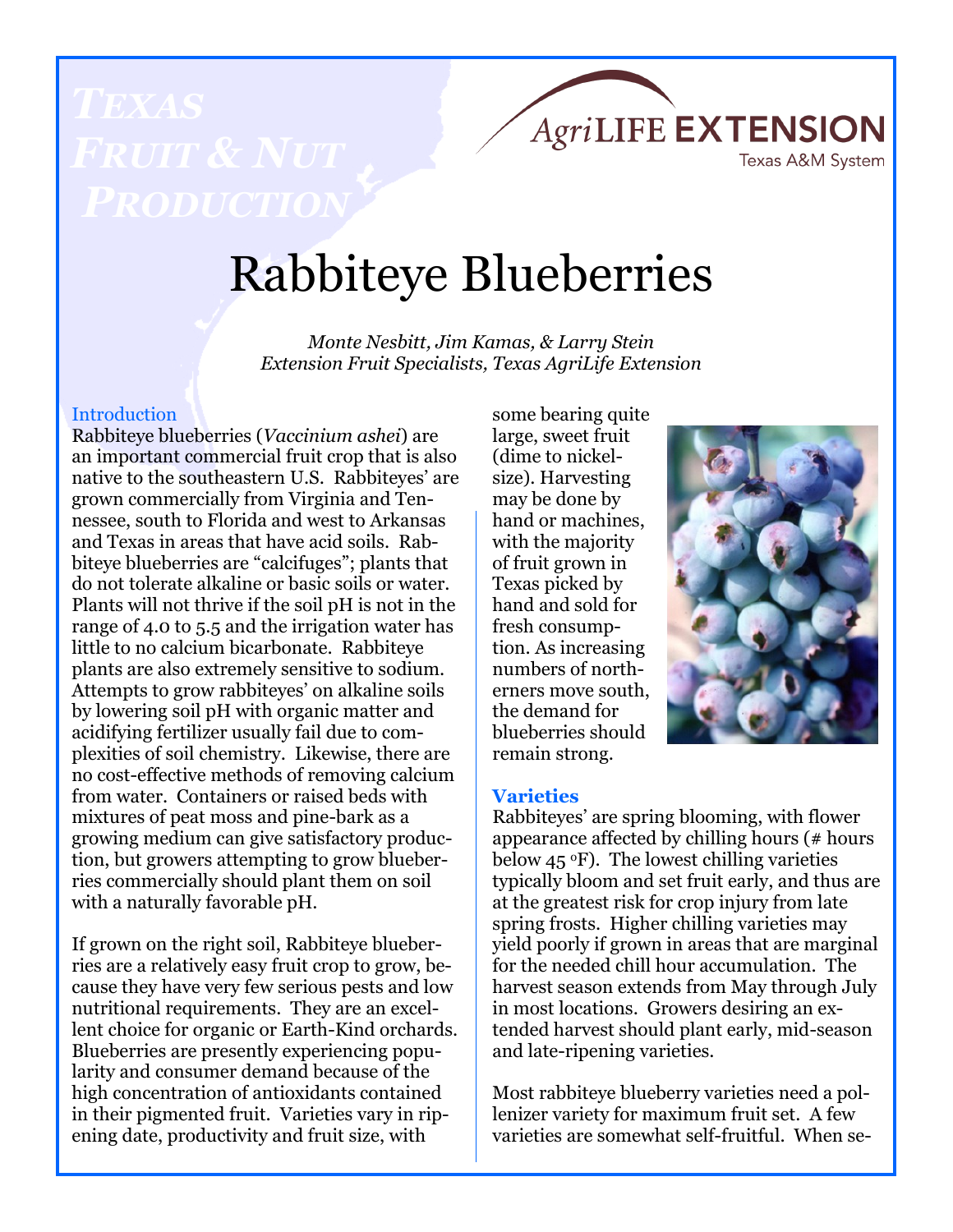lecting pollenizers, identify those that bloom in the same part of the season as the main variety being grown. This insures reciprocal pollination of each planted variety (Table 1).



Climax; typical fruit size and variability in stage of maturity.

## **Soil and Climate**

In addition to proper pH, soils for rabbiteyes' should be well drained. Roots are shallow and fibrous, thus sandy soils pose problems without drip irrigation. Soil drying should be prevented with good irrigation and use of



TifBlue; four-year old plant, early part of ripening period.

| <b>Variety</b>    | <b>Chill</b><br><b>Hours</b> | <b>Pollenizers</b>          | <b>Harvest Season</b>      | <b>Comments</b>                                                                                                             |
|-------------------|------------------------------|-----------------------------|----------------------------|-----------------------------------------------------------------------------------------------------------------------------|
| Prince            | 350                          | Climax, Brightwell          | Mid May-Early June         | New variety for very early marketing; frost<br>damage risk is high                                                          |
| Premier           | 550                          | Austin, Alapaha             | Late May-Early June        | Medium to large fruit, young limbs too limber<br>for heavy fruiting                                                         |
| Climax            | 450                          | Austin, Premier             | Late May-Early June        | Concentrated ripening season, small-medium<br>sized fruit                                                                   |
| Woodard           | 350                          | Climax, Premier             | Mid/Late May-Early<br>June | Older variety, excellent quality, fruit are softer,<br>home variety                                                         |
| Alapaha           | 500                          | Austin, Premier             | Late May-Early June        | Vigorous plants, medium-sized berries                                                                                       |
| Austin            | 500                          | Climax, Premier             | Early June-Late June       | Productive, medium-large berries, less firm<br>than some                                                                    |
| Vernon            | 550                          | Austin, Premier,<br>Alapaha | Early June-Late June       | Good productivity and vigor                                                                                                 |
| <b>Brightwell</b> | 400                          | Austin, Premier             | Early June-Early July      | Partially Self-fertile; Blooms with 500s; Fruit<br>sensitive to wet conditions and splitting, me-<br>dium-large fruit size. |
| Tifblue           | 650                          | Brightwell, Bright-<br>blue | Late June-July             | Small-Medium berries, must get fully ripe or<br>will be tart; self fertile                                                  |
| Powderblue        | 600                          | Tifblue, Brightwell         | Late June-Late July        | Medium, light-blue fruit, good production.                                                                                  |
| Ochlockonee       | 700                          | Powderblue, Bright-<br>well | Early July to Late July    | Very vigorous, productive plants, medium-large<br>fruit size                                                                |

# Table 1. Recommended Rabbiteye Varieties for Texas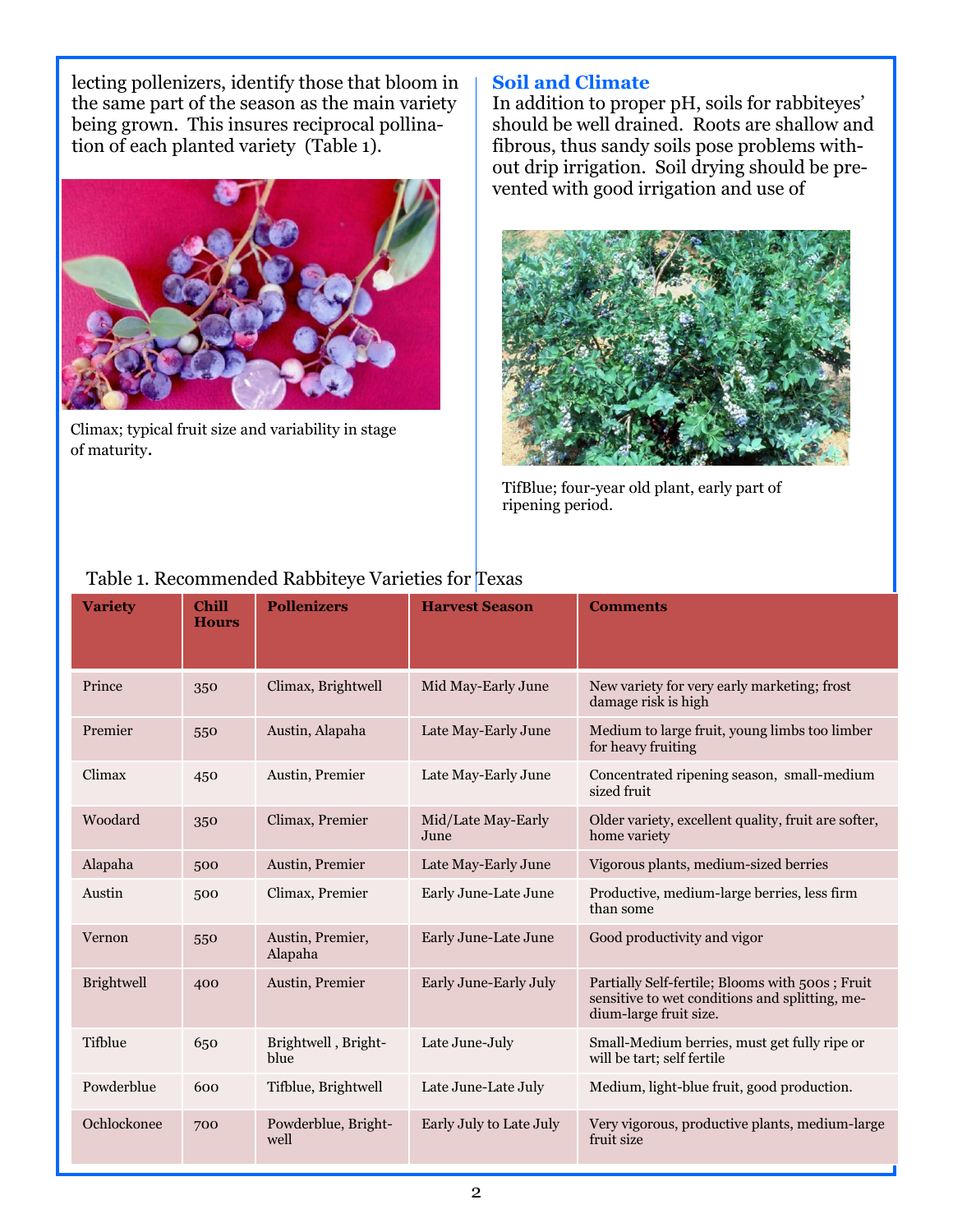mulches. Do not plant on heavy clay soils with poor internal drainage, which will cause root decline and poor vigor.

Late spring frost can negatively impact rabbiteyes' in some years, especially on lower chilling/early blooming varieties grown in the northernmost locations of Texas. Site selection (avoiding depressed/low-lying topography) is important to lessen the risk for crop damage. Protection with irrigation sprinklers, row cover material and plastic-covered high tunnels or cold-frame greenhouses may be needed for commercial endeavors.

# **Spacing and Planting**

Most cultivated varieties are mature in 7 to 8 years and will be 15 feet tall and 10 feet wide. The bush will consist of numerous trunks, which develop from the crown area. The fruits are borne in the top of the bush on shoots which grew the year before.

New rabbiteye blueberry sites should be treated with glyphosate herbicide and welltilled three months before planting to kill all weeds. In low flat areas, the beds should be



raised to improve drainage of surface water away from the plants. Incorporate organic matter as thoroughly and as deeply as possible into each planting spot before setting out plants, using approximately ¼ to ½ bushel per plant. Shredded pine bark or peatmoss are good sources of organic matter, due to their acidic properties. Bare-root or containergrown plants obtained from a reputable nursery may be used for new plantings, with preference given for healthy, two-year old stock.

Make certain the bare root plants do not dry out, and, where container plants are used, separate the roots from the container ball when planting. Set plants at the same depth that they grew in the nursery. Cut tops of bareroot plants back one-half at planting to balance the tops with the roots. Lighter pruning may be sufficient with container stock. Plants should be spaced six feet or more apart in rows that are spaced a minimum of twelve feet apart. Higher in-row spacing can be used for hedge-row plantings using mechanical harvesting.

# **Fertilizer and Mulch**

Rabbiteye blueberries are sensitive to overfertilization and to certain types of fertilizers. Split applications (2-3 times per year) of fertilizer at low rates is preferable to single, high dosage feedings. Slow-release synthetic fertilizer and organic forms are beneficial for this reason. Avoid fertilizers that contain nitrate forms of nitrogen, which may be detrimental to plant growth. Fertilizers with nitrogen in the form of urea or ammonium are appropriate. Ammonium sulfate (21-0-0) is the most commonly used nitrogen fertilizer for blueberries, and is good for Texas soil conditions where needs for phosphorus and potassium are rare. Complete fertilizers (incl., N, P & K) can be used, especially those that are formulated for acid-loving plants like azaleas or camellias.

Newly planted blueberry plants should be fertilized very cautiously. Fertilization may be delayed until the second season if plants fail to establish well and grow vigorously. A feeding of ½ to 1 oz of 21-0-0 may be delivered to plants in the summer of the planting year, if plants are well watered and appear to be thriving.

Beginning the second year after planting, blueberry plants may be fertilized with 21-0-0 at a rate of 1 oz per year of plant age up to a maximum of 8 oz per plant per year for plants that are 8 years old or older. This should put the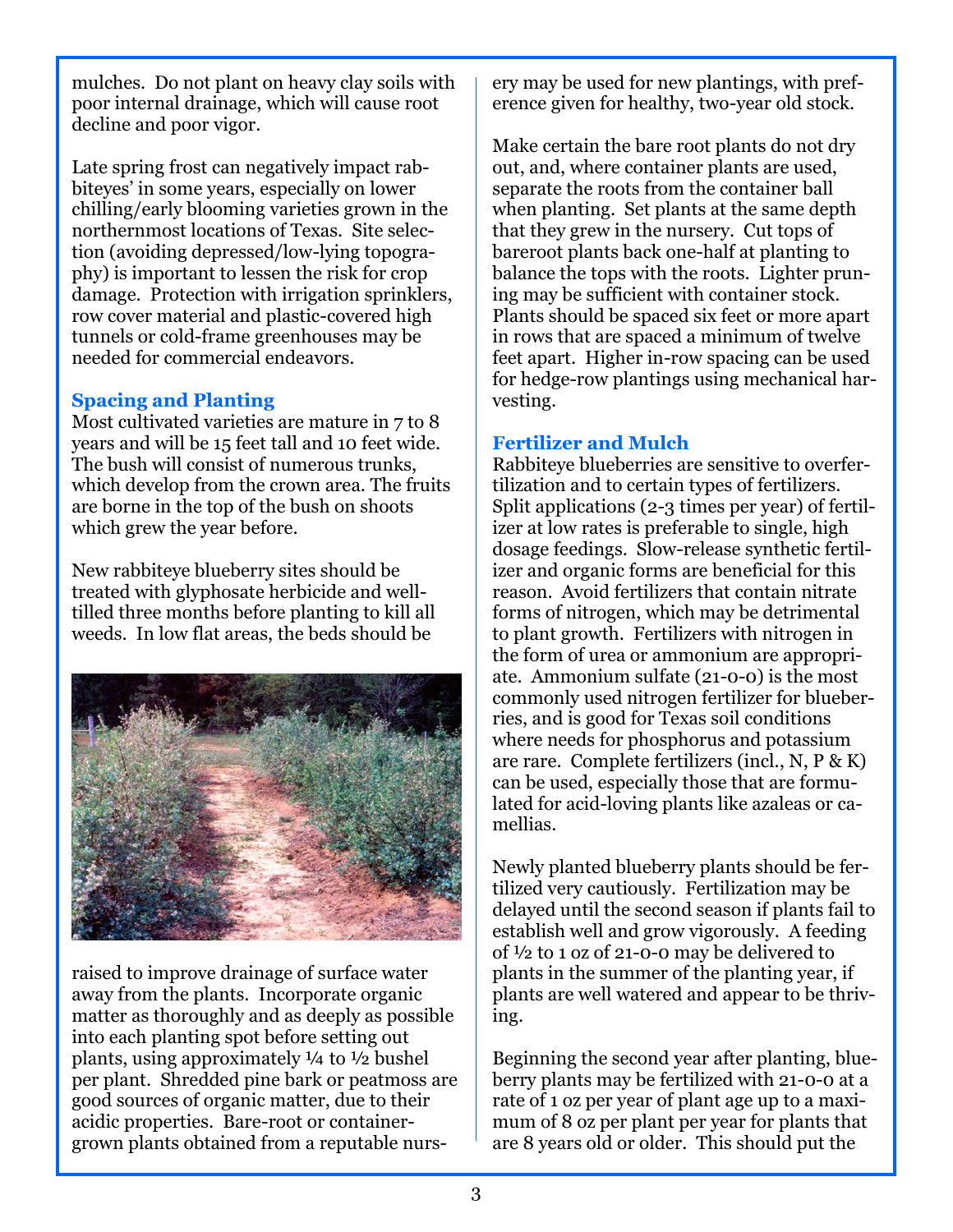annual nitrogen application at or near 1.6 oz actual nitrogen per plant per year for mature plantings (60 lbs N acre/year for orchards with 605 bushes per acre). Broadcast the fertilizer evenly around the plant, avoiding concentrations of fertilizer in small areas. Regular usage of ammonium sulfate over time can cause pH to drop below the ideal range of 4.0, so soil pH should be regularly monitored. Fertilizer with urea-nitrogen are less acidifying than ammonium sulfate. Late winter to early budbreak and early summer after fruit harvest is complete are good times to fertilize rabbiteyes'.

Rabbiteye blueberry plants do not produce root hairs necessary for the uptake of water and nutrients. Instead, rabbiteye plants are entirely dependent on symbiotic relationship with mycorrhizal fungi. The plant provides nourishment for the fungi and the fungi act as root hairs for the plant. Typically, when rabbiteye blueberries are planted in an unsuitable soil or irrigated with unsuitable water, the fungi die and the blueberry plant suffers. Plants grown under these conditions typically exhibit a plethora of nutritional deficiency symptoms. Addition of these elements will not help overcome this type of rooting deficiency.

Mulch is very important for growing blueberries, especially during the first two years of establishment. It is beneficial for acidifying the soil, moderating soil temperature, conserving soil moisture and controlling weeds. Mulch



Pine-straw mulch in mature rabbiteye orchard

may be applied at a depth of 4-6 inches, covering an area of two feet or more outward from the crown of the plant. Various organic materials such as peat moss, pine straw, pine bark, leaves and grass clippings can be used. Barnyard manure is not recommended, because of high salt content. Some weeds will grow through the mulch, and these may be removed by hand or with grass-selective contact herbicides.

#### **Irrigation**

The volume of water applied in irrigation should correspond to season, plant size and soil texture. Initial spring watering should be relatively light. Once in full growth, one yearold plants should receive a rate equal to approximately 1/2 gallon per day. Rates should double during the second year, adding a gallon each year per plant to a maximum of 5 gallons per plant per day, or 35 gallons per week. Water is especially important during the long fruit -ripening period.



Dormant blueberry plant. Lines indicate location for heading back cuts made to reduce height, and circles represent where cuts should be made to thin out the number of older trunks in the plant.